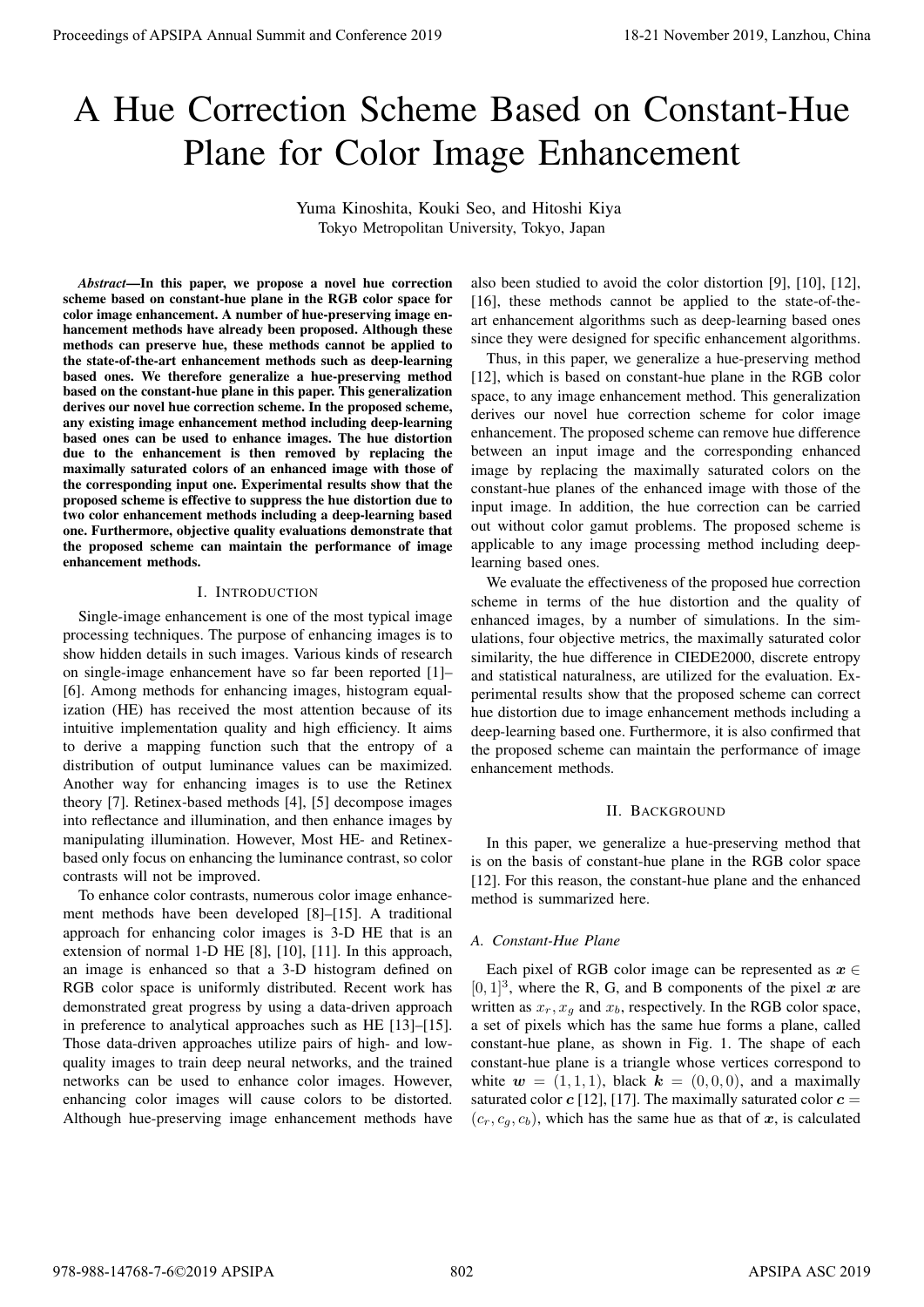

Fig. 1. Conceptual diagram of RGB color space. hue plane for pixel value *x*

by

$$
\begin{aligned} c_r &= \frac{x_r - \min\left(a}{\max\left(\boldsymbol{x}\right) - \min\left(\boldsymbol{x}\right)}, \\ c_g &= \frac{x_g - \min\left(\boldsymbol{x}\right)}{\max\left(\boldsymbol{x}\right) - \min\left(\boldsymbol{x}\right)}, \\ c_b &= \frac{x_b - \min\left(\boldsymbol{x}\right)}{\max\left(\boldsymbol{x}\right) - \min\left(\boldsymbol{x}\right)}, \end{aligned}
$$

where  $\max(\cdot)$  and  $\min(\cdot)$  are functions that return the maximum and minimum elements of the pixel *x*, respectively.

On the constant hue plane, the pixel  $x$  can be represented as a linear combination as

$$
x = a_w w + a_k k + a_c c,
$$
 (2)

where

$$
a_w = \min(\boldsymbol{x}),
$$
  
\n
$$
a_c = \max(\boldsymbol{x}) - \min(\boldsymbol{x}),
$$
  
\n
$$
a_k = 1 - \max(\boldsymbol{x}).
$$
\n(3)

Since  $x$  is an interior point on the plane spanned by  $w, k$  and *c*, the following equations hold.

$$
a_w + a_k + a_c = 1,\t\t(4)
$$

$$
0 \le a_w, a_k, a_c \le 1. \tag{5}
$$

Hereinafter, we call this color space, which is described by using  $(a_w, a_k, a_c)$  and  $(w, k, c)$ , "WKC color space."

## *B. Image Enhancement Based on Constant-Hue Plane*

After mapping RGB pixel values into the WKC color space, the method [12] independently enhance coefficients  $a_w, a_k$ , and *a<sup>c</sup>* by an HE based algorithm:

$$
a'_w = G_{w,\sigma_w}^{-1}(F_w(a_w)),
$$
  
\n
$$
a'_k = G_{k,\sigma_k}^{-1}(F_k(a_k)),
$$
  
\n
$$
a'_c = G_{c,\sigma_c}^{-1}(F_c(a_c)),
$$
\n(6)

 $F_w, F_k$  and  $F_c$  denote cumulative distribution functions of  $a_w, a_k$ , and  $a_c$ , respectively. Also,  $G_{w, \sigma_W}^{-1}, G_{k, \sigma_k}^{-1}$  and  $G_{c, \sigma_c}^{-1}$ indicate the inverse of smoothed cumulative distribution functions of  $a_w, a_k$ , and  $a_c$ , respectively. This enhancement does



Fig. 2. Proposed hue correction scheme

not cause hue distortion since the maximally saturated colors *c* are unchanged. However, this method have a limited application due to its specific enhancement algorithm in eq. (6). For this reason, we make the method applicable to any existing image enhancement method including deep-learning based ones.

#### III. PROPOSED HUE CORRECTION SCHEME

Figure 2 shows an overview of our hue correction scheme for color image enhancement.

In the proposed scheme, we first enhance an input image *I* by using any existing image enhancement method. This enhancement will cause hue-distortion in the enhanced image  $\hat{I}$  and change the maximally saturated colors  $\hat{c}$  of  $\hat{I}$ . For this reason, hue correction is then carried out by replacing  $\hat{c}$  with *c* of *I*. The use of the hue correction enables us to match the maximally saturated colors before and after the enhancement. In addition, because coefficients  $(a_w, a_k, a_c)$  are preserved in the hue-correction, the performance of image enhancement is maintained.

## *A. Proposed Procedure*

The procedure of out hue correction scheme is shown as follows.

- 1) Obtain image  $\hat{I}$  by applying an image processing method to input image *I*.
- 2) Map pixel values in  $I$  and  $\hat{I}$  into the WKC color space, in accordance with eqs. (1) and (3). Then, obtain  $(a_w, a_k, a_c)$  and  $(\boldsymbol{w}, \boldsymbol{k}, \boldsymbol{c})$  for *I*, and  $(\hat{a}_w, \hat{a}_k, \hat{a}_c)$  and  $(w, k, \hat{c})$  for  $\hat{I}$ .
- 3) Replace *c*ˆ with *c*.
- 4) Calculate output RGB colors by using  $(\hat{a}_w, \hat{a}_k, \hat{a}_c)$  and  $(w, k, c)$ , in accordance with eq. (2), and obtain output image *Iout*.

## IV. SIMULATION

We evaluated the effectiveness of the proposed scheme by using four objective metrics including two color difference formulae.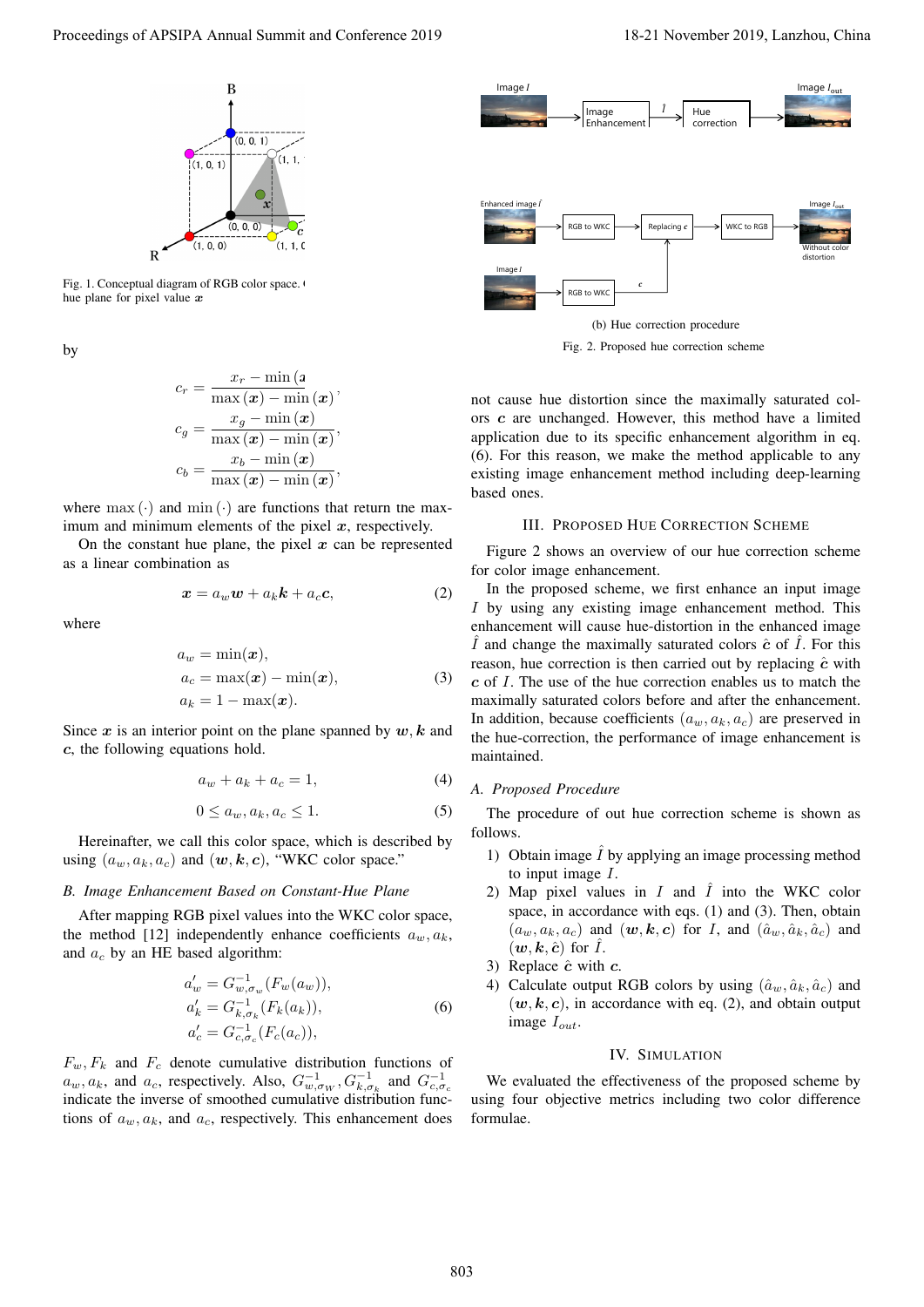# *A. Simulation Conditions*

In this simulation, we applied the proposed scheme to two color image enhancement methods, in order to confirm that the proposed scheme is applicable to various color image enhancement methods. The two methods are shown as follows:

- 1) A method that applying HE to R, G, and B components,independently (Channel-wise HE).
- 2) Deep-learning based image enhancement method proposed by Kinoshita et al. [15].

In addition, the proposed scheme was compared with two hueperserving image enhancement methods: Naik's method [9] and Ueda's method [12].

Eight input images selected from the dataset [18] were used for the simulation. The hue distortion after enhancement was evaluated by using the cosine similarity between maximally saturated colors and the hue difference ∆*H′* of the CIEDE2000 [19], where corresponding input images were utilized as reference images. Furthermore, the quality of enhanced images was also evaluated by using two objective metrics: Statistical naturalness used in tone mapped image quality index (TMQI) [20] and discrete entropy.

TMQI represents the quality of an image tone-mapped from a high dynamic range (HDR) image; the index incorporates structural fidelity and statistical naturalness. Statistical naturalness is calculated without any reference images, although structural fidelity needs an HDR image as a reference. Since the process of photographing is similar to tone mapping, TMQI is also useful for evaluating photographs. In this simulation, we used only statistical naturalness for the evaluation because structural fidelity cannot be calculated without HDR images. Discrete entropy represents the amount of information in an image.

## *B. Results*

Tables I and II show the similarity of maximally saturated colors and the hue difference ∆*H′* , between input and enhanced images. Here, the similarity and the hue difference were calculated as the absolute average of the cosine similarity and  $\Delta H'$  for all pixels. For the similarity  $\in [0, 1]$ , a larger value means higher hue-similarity. In contrast, a lower value means a less hue difference for the ∆*H′* . A comparison between traditional methods and corresponding proposed schemes illustrates that the use of the proposed method suppressed the hue distortion for all cases. Under the use of the channel-wise HE, the similarities between maximally saturated colors were not 1. This is because the channel-wise HE often maps colored pixels into gray ones. Once colored pixels become gray, the propose scheme cannot correct those color since  $a_c$  in eq. (3) for a gray pixel is 0. Proceedings of APSIPA Annual Summit at China 804 1913<br>
A Bookh distributed in the conference 2019 of APSIPA Annual Summit and Conference 2019 of APSIPA Annual Summit and Conference 2019 of APSIPA Annual Summit and Confere

Tables III and IV illustrate scores for discrete entropy and statistical naturalness, respectively. For each score (discrete entropy  $\in [0, 8]$  and statistical naturalness  $\in [0, 1]$ ), a larger value means higher quality. As shown in Tables III and IV, the proposed scheme provided almost the same scores as corresponding enhancement methods for the two metrics.

TABLE I COSINE SIMILARITY BETWEEN MAXIMALLY SATURATED COLORS

| Scene          | Input | Naik  |       | Ueda   Channel-wise HE |       | Kinoshita [15]     |       |
|----------------|-------|-------|-------|------------------------|-------|--------------------|-------|
|                |       | [9]   | [12]  | Conv.                  | Prop. | Conv.              | Prop. |
| Arno           |       | 1.000 | 1.000 | 0.753                  | 0.939 | $\overline{0.945}$ | 1.000 |
| Cave           |       | 1.000 | 1.000 | 0.260                  | 0.836 | 0.469              | 1.000 |
| Chinese garden |       | 1.000 | 1.000 | 0.586                  | 0.972 | 0.918              | 1.000 |
| Estate rsa     |       | 1.000 | 1.000 | 0.828                  | 0.955 | 0.949              | 1.000 |
| Kluki          |       | 1.000 | 1.000 | 0.715                  | 0.956 | 0.863              | 1.000 |
| Laurenziana    |       | 1.000 | 1.000 | 0.643                  | 0.980 | 0.907              | 1.000 |
| Mountains      |       | 1.000 | 1.000 | 0.684                  | 0.956 | 0.977              | 1.000 |
| Ostrow tumski  |       | 1.000 | 1.000 | 0.719                  | 0.914 | 0.891              | 1.000 |
| Average        |       | 1.000 | 1.000 | 0.648                  | 0.938 | 0.865              | 1.000 |

TABLE II HUE DIFFERENCE ∆*H′*

| Scene          | Input    | Naik  |       | Ueda   Channel-wise HE |                    | Kinoshita [15] |       |
|----------------|----------|-------|-------|------------------------|--------------------|----------------|-------|
|                |          | [9]   | [12]  | Conv.                  | Prop.              | Conv.          | Prop. |
| Arno           | $\Omega$ | 0.144 | 0.726 | 6.699                  | 0.256              | 1.384          | 0.201 |
| Cave           | $\Omega$ | 0.041 | 0.238 | 0.532                  | 0.047              | 0.734          | 0.076 |
| Chinese garden | $\Omega$ | 0.355 | 0.719 | 6.755                  | 0.484              | 1.406          | 0.354 |
| Estate rsa     | $\Omega$ | 0.441 | 0.607 | 7.007                  | 0.548              | 1.252          | 0.362 |
| Kluki          | $\Omega$ | 0.476 | 0.590 | 9.186                  | 0.664              | 1.455          | 0.669 |
| Laurenziana    | $\Omega$ | 0.200 | 0.609 | 6.875                  | 0.265              | 1.412          | 0.220 |
| Mountains      | $\Omega$ | 0.006 | 1.375 | 6.347                  | 0.344              | 1.354          | 0.150 |
| Ostrow tumski  | $\theta$ | 0.082 | 0.786 | 3.899                  | 0.214              | 1.288          | 0.215 |
| Average        |          | 0.218 | 0.706 | 5.913                  | $\overline{0.353}$ | 1.286          | 0.281 |

TABLE III DISCRETE ENTROPY

| Scene          | Input | Naik  |             | Ueda   Channel-wise HE |       | Kinoshita [15] |       |
|----------------|-------|-------|-------------|------------------------|-------|----------------|-------|
|                |       | [9]   | [12]        | Conv.                  | Prop. | Conv.          | Prop. |
| Arno           | 6.441 | 6.844 | 6.955       | 7.390                  | 7.372 | 6.561          | 6.598 |
| Cave           | 2.656 | 4.416 | 5.157       | 5.083                  | 5.141 | 6.686          | 6.551 |
| Chinese garden | 5.767 |       | 7.262 7.094 | 7.344                  | 7.462 | 6.768          | 6.729 |
| Estate rsa     | 5.898 | 6.931 | 6.756       | 7.310                  | 7.378 | 6.389          | 6.383 |
| Kluki          | 7.104 | 7.335 | 7.290       | 6.989                  | 7.192 | 6.878          | 6.843 |
| Laurenziana    | 6.706 | 7.318 | 7.276       | 7.185                  | 7.211 | 6.792          | 6.714 |
| Mountains      | 7.295 | 6.889 | 7.579       | 7.394                  | 7.404 | 5.636          | 5.691 |
| Ostrow tumski  | 6.517 | 6.869 | 7.211       | 7.371                  | 7.438 | 6.855          | 6.922 |
| Average        | 6.048 |       | 6.733 6.915 | 7.008                  | 7.075 | 6.570          | 6.554 |

TABLE IV STATISTICAL NATURALNESS

| Scene          | Input | Naik  | Ueda  | Channel-wise HE |       | Kinoshita [15] |       |
|----------------|-------|-------|-------|-----------------|-------|----------------|-------|
|                |       | [9]   | [12]  | Conv.           | Prop. | Conv.          | Prop. |
| Arno           | 0.200 | 0.419 | 0.373 | 0.560           | 0.526 | 0.153          | 0.167 |
| Cave           | 0.005 | 0.146 | 0.480 | 0.650           | 0.648 | 0.938          | 0.938 |
| Chinese garden | 0.479 | 0.520 | 0.893 | 0.489           | 0.433 | 0.987          | 0.985 |
| Estate rsa     | 0.352 | 0.961 | 0.866 | 0.725           | 0.726 | 0.427          | 0.426 |
| Kluki          | 0.815 | 0.738 | 0.716 | 0.894           | 0.857 | 0.464          | 0.453 |
| Laurenziana    | 0.988 | 0.720 | 0.863 | 0.905           | 0.875 | 0.677          | 0.687 |
| Mountains      | 0.249 | 0.849 | 0.738 | 0.909           | 0.921 | 0.103          | 0.105 |
| Ostrow tumski  | 0.207 | 0.281 | 0.329 | 0.395           | 0.381 | 0.209          | 0.231 |
| Average        | 0.412 | 0.579 | 0.657 | 0.691           | 0.671 | 0.495          | 0.499 |

Therefore, the proposed scheme can maintain the performance of image enhancement. This result is also confirmed from huecorrected images as shown in Fig. 3.

#### V. CONCLUSIONS

In this paper, we have proposed a novel hue correction scheme based on constant-hue plane in the RGB color space, for color image enhancement. To derive the proposed scheme,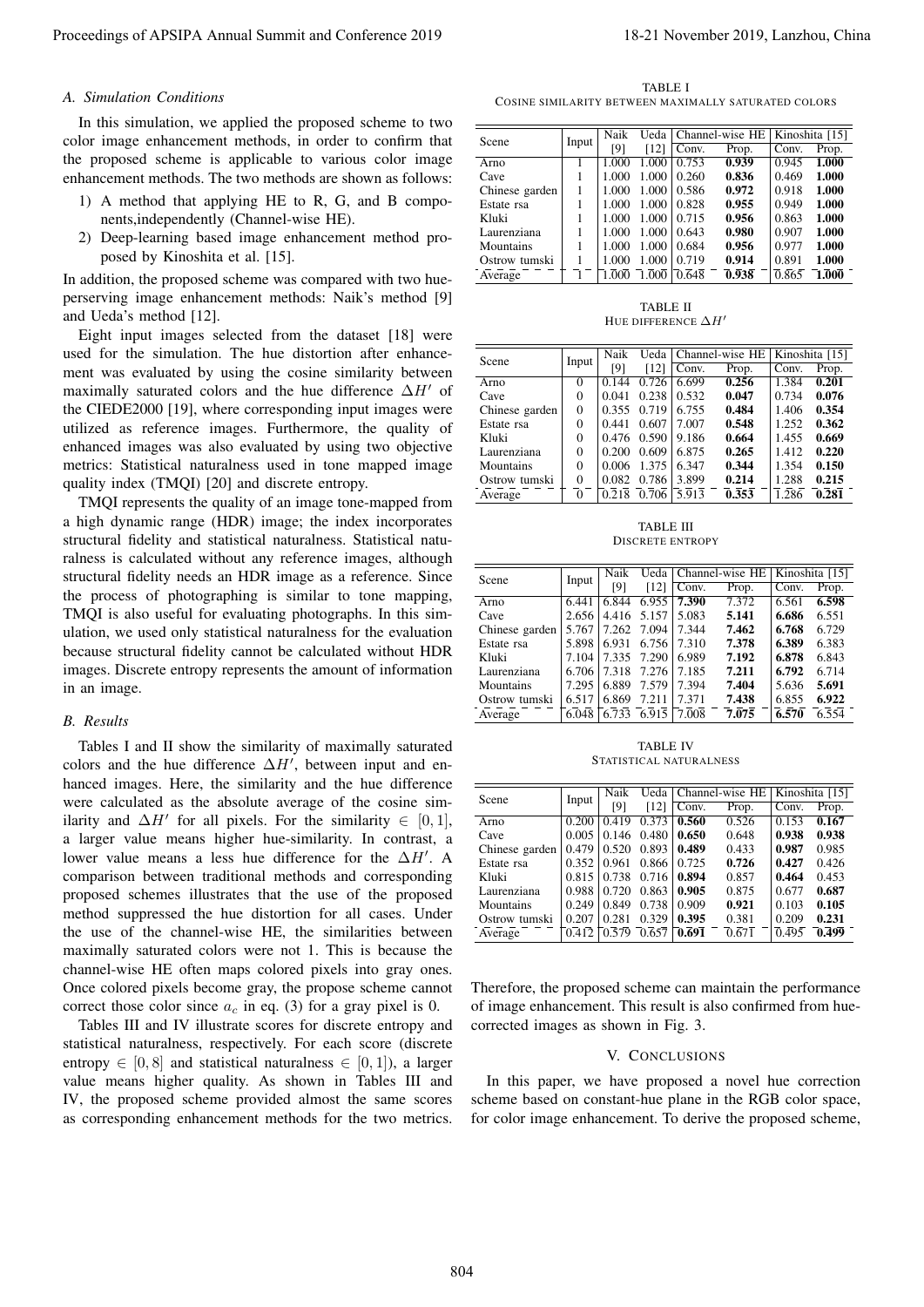







(f) Proposed (Channel-wise HE) (g) Proposed (Kinoshita)

Fig. 3. Results of hue correction (Arno)

we have generalized a hue-preserving method based on the constant-hue plane. In the proposed scheme, any existing image enhancement method including deep-learning based ones can be used to enhance images. The hue distortion due to the enhancement is then removed by replacing the maximally saturated colors of an enhanced image with those of the corresponding input one. Experimental results showed that the proposed scheme can suppress the hue distortion due to two color enhancement methods including a deep-learning based one, by using the cosine similarity of maximally saturated colors and the hue difference in CIEDE2000 for the evaluation. Furthermore, objective quality evaluations by using statistical naturalness and discrete entropy demonstrated that the proposed scheme can maintain the performance of image enhancement methods. In future work, we will apply the proposed scheme to other image enhancement methods and evaluate the effectiveness of the proposed one in detail, by using a large number of test images. **Proceedings of APSIPA annual Summit and Conference 2019, Lanzhou, China 805 18-21 November 2019, Lanzhou, China 805 18-21 November 2019, Lanzhou, China 805 18-21 November 2019, Lanzhou, China 805 18-21 November 2019, Lan** 

# ACKNOWLEDGMENT

This work was supported by JSPS KAKENHI Grant Number JP18J20326.

#### **REFERENCES**

- [1] K. Zuiderveld, "Contrast Limited Adaptive Histogram Equalization," in *Graphics gems IV*, P. S. Heckbert, Ed. San Diego, CA: Elsevier, 1994, pp. 474–485.
- [2] S.-C. Huang, F.-C. Cheng, and Y.-S. Chiu, "Efficient Contrast" Enhancement Using Adaptive Gamma Correction With Weighting Distribution," *IEEE Transactions on Image Processing*, vol. 22, no. 3, pp. 1032–1041, Mar. 2013.
- [3] X. Wu, X. Liu, K. Hiramatsu, and K. Kashino, "Contrast-accumulated histogram equalization for image enhancement," in *Proceedings of IEEE International Conference on Image Processing*. Beijing: IEEE, Sep. 2017, pp. 3190–3194.
- [4] X. Guo, Y. Li, and H. Ling, "LIME: Low-Light Image Enhancement via Illumination Map Estimation," *IEEE Transactions on Image Processing*, vol. 26, no. 2, pp. 982–993, Feb. 2017.
- [5] X. Fu, D. Zeng, Y. Huang, X.-P. Zhang, and X. Ding, "A Weighted Variational Model for Simultaneous Reflectance and Illumination Estimation," in *Proceedings of IEEE Conference on Computer Vision and Pattern Recognition*. Las Vegas, NV, USA: IEEE, Jun. 2016, pp. 2782–2790.
- [6] Y. Kinoshita and H. Kiya, "Automatic exposure compensation using an image segmentation method for single-image-based multi-exposure fusion," *APSIPA Transactions on Signal and Information Processing*, vol. 7, no. e22, Dec. 2018.
- [7] E. H. Land, "The retinex theory of color vision," *Scientific american*, vol. 237, no. 6, pp. 108–129, 1977.
- [8] P. Trahanias and A. Venetsanopoulos, "Color image enhancement through 3-D histogram equalization," in *Proceedings of IAPR International Conference on Pattern Recognition*. IEEE, Aug. 1992, pp. 545–548.